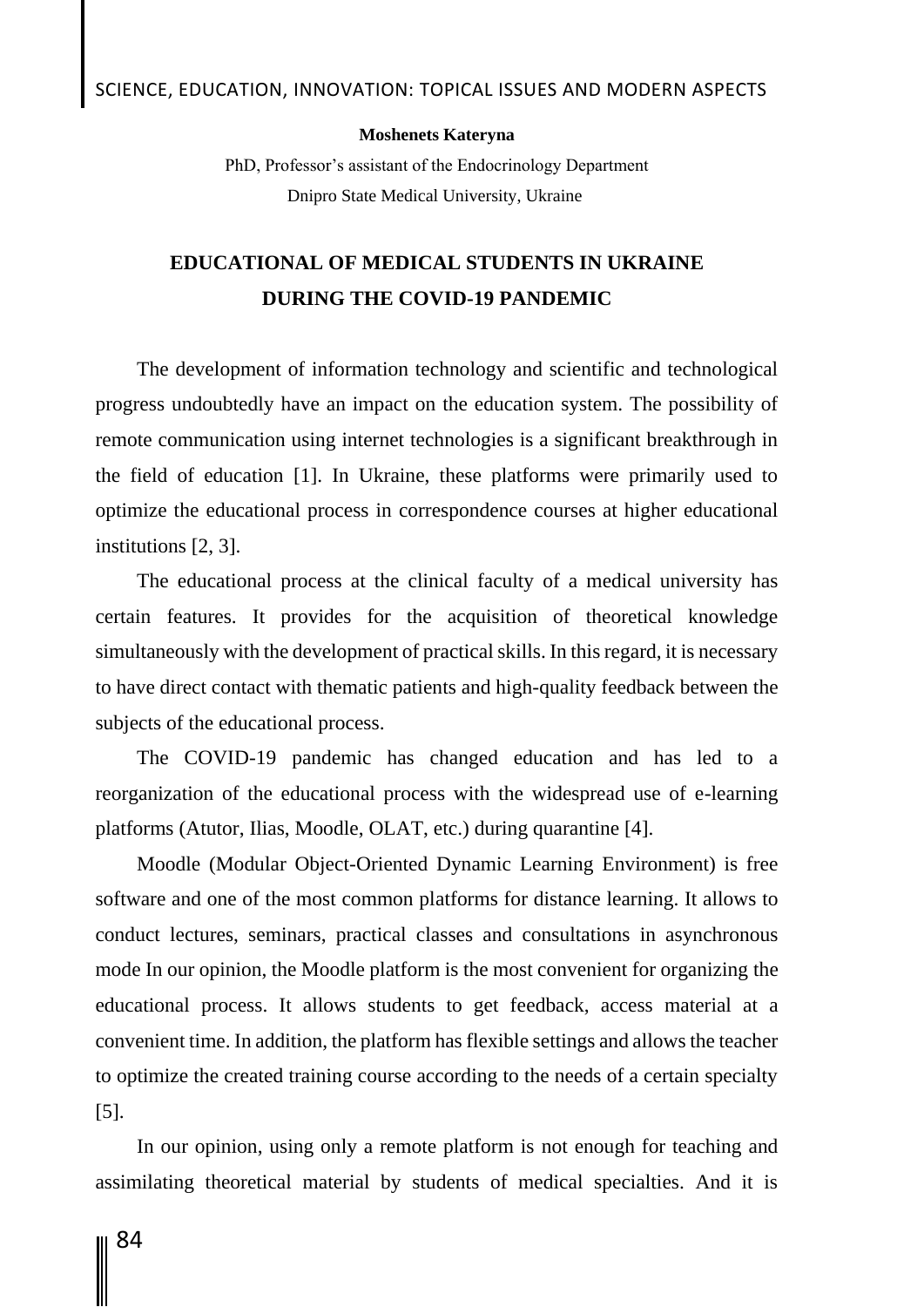necessarily requires to introduce online communication services.That is why we also used the Google Meet video-chatting service to optimize student feedback in order to track the assimilation of new knowledge and resolve study problems [6]. Using this service, we conducted lectures, as well as part of practical classes, which involves a direct interview with a student to control the assimilation of the material.

Undoubtedly, the introduced elements of distance learning are only part of the options for ensuring the organization of the educational process, since full-fledged training of students at clinical departments was impossible with the introduction of COVID-19 quarantine measures and restrictions.

## **Висновок**

Thus, based on our experience, the use of elements of distance learning technologies in a medical university in the context of COVID-19 has contributed the continuity of the educational process with the preservation of all its components, which is certainly important for ensuring the quality of education.

In addition, the introduction of information technologies in the educational process of medical students creates additional conditions for the modernization of the information processes integration. This process provides new opportunities for the formation and development of skills and abilities that will be necessary for further professional activity.

### **References:**

- 1. Begum, M. J., Haider, N., Baig, W. A., & Eqbal, K. (2021). Impact of Covid-19 Pandemic on quality of education*. International Journal of Applied Research*, 7(5), 4-7.
- 2. Osadcha, K. (2017). New possibilities for organizing the activity of the tutor of distance learning at Moodle 3.2. *Ukrainian Journal of Educational Studies and Information Technology*, 5(2), 28-31.
- 3. Kuleshova, V., Kutsak, L., Liulchak, S., Tsoi, T., & Ivanenko, I. (2020). Implementation of Modern Distance Learning Platforms in the Educational Process of HEI and their Effectiveness. *International Journal of Higher Education,* 9(7), 219-229.
- 4. Sim, Y. H., Ridha, O., & Murni, M. (2015). Comparing the Usability and Users Acceptance of Open Sources Learning Management System (LMS). *International Journal of Scientific and Research Publications*, 5(4), 1-5.